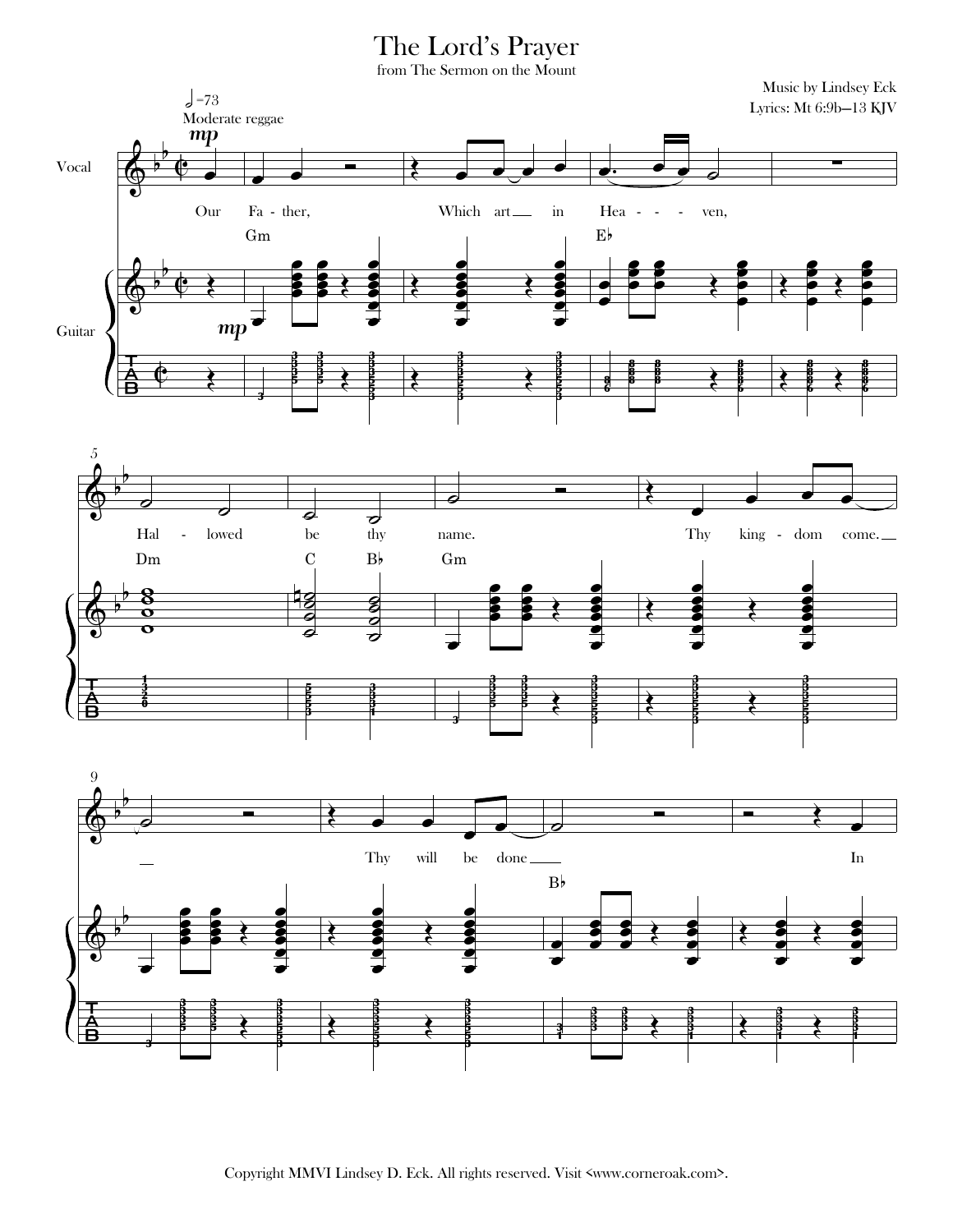





Lord's Prayer • 2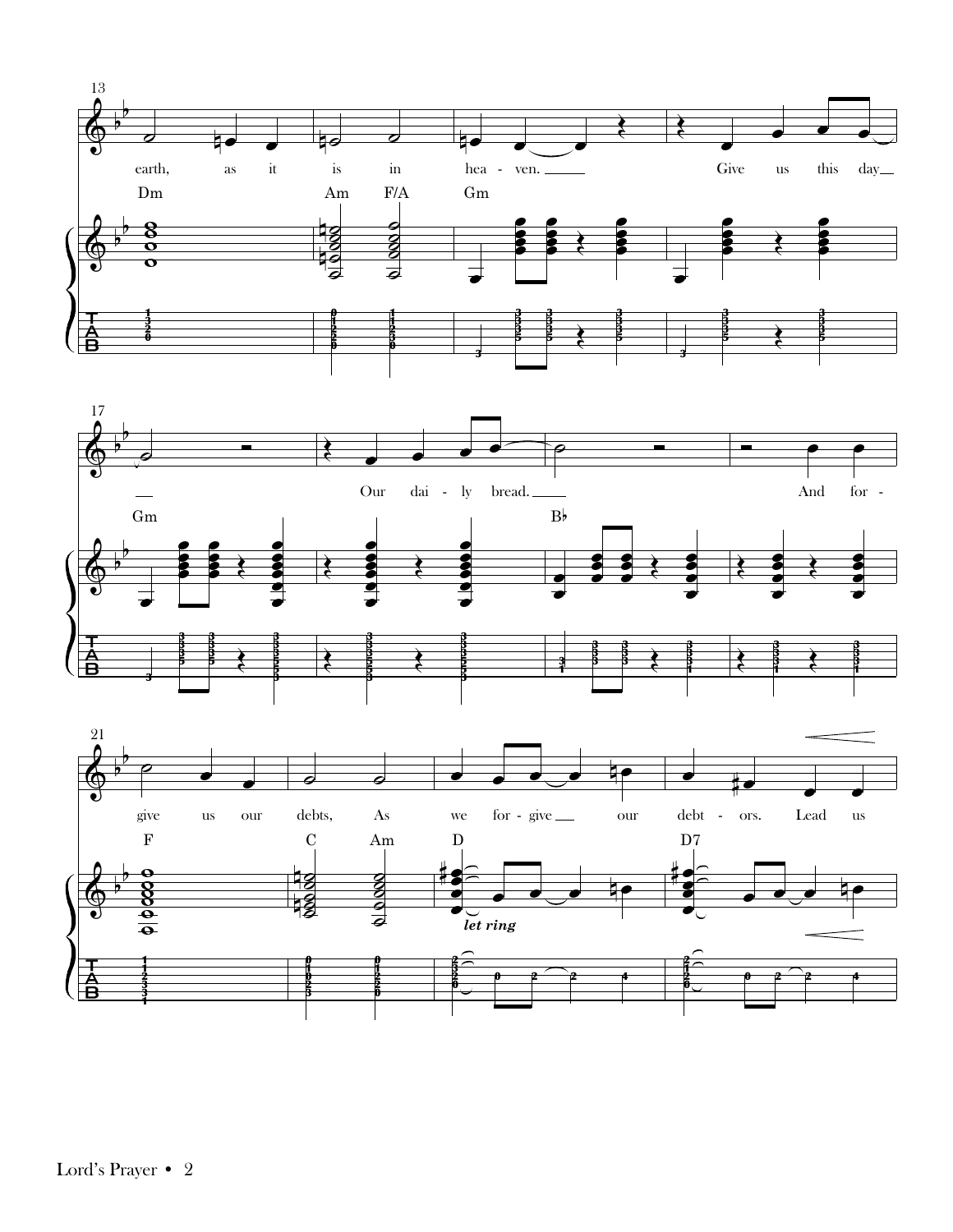